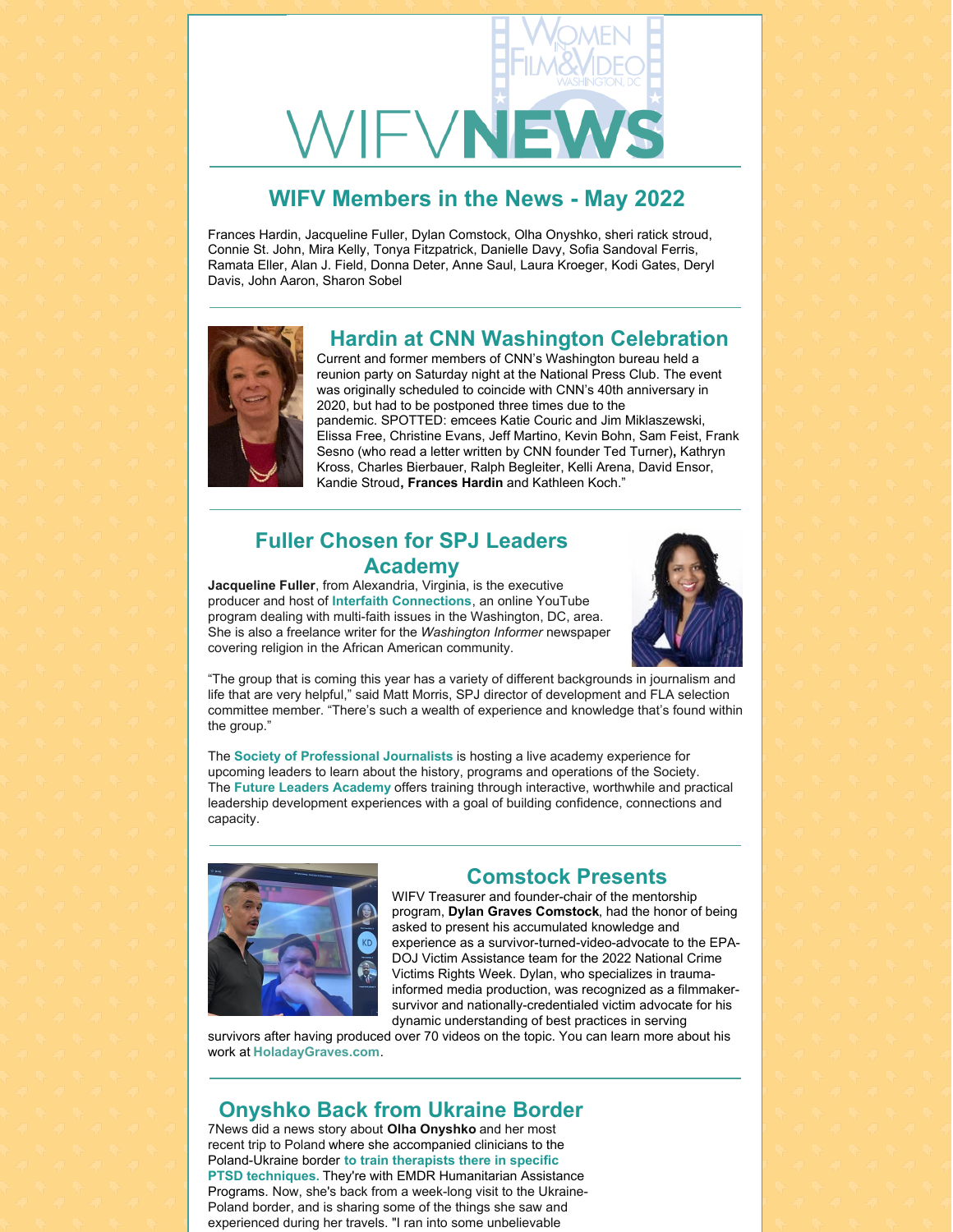stories. Spontaneous stories. Stories of kindness," Onyshko said. "Of how common Polish people are helping Ukrainians and how far they're willing to go." **You can watch the recent [coverage](https://wjla.com/news/local/olha-onyshko-ukrainian-native-travels-from-maryland-to-the-ukraine-poland-border-trauma-therapists-operation-boots-on-the-ground) here**.

#### **Onyshko also received [coverage](https://www.wusa9.com/article/news/nation-world/ukraine/ukrainian-filmmaker-returns-maryland-after-helping-train-therapists-refugees-poland/65-a89f0520-7b41-4cf1-a796-1b532efc6323) from WUSA9 and you can watch it here**.

Onyshko wanted to encourage donations to Robert, the owner of the Hotel that holds 153 refugees. "He refuses to receive donations! He says others need them more!" Instead she encourages the film community to make films there. "The surrounding areas are spectacular and stay in the Hotel Nad Przelomem in Sromowce Nizne, Poland!!"



## **Team WIFV Finishes in 48!**



sheri ratick stroud was at the kick-off event! Results: Dark comedy; bowl for a prop; Chelsea or Chad Terry for character; "And, you can quote me on that."

AUNT MILDRED'S HOUSE will screen at AFI Silver on May 26 at 7:00 pm. **Get tickets via the AFI Silver [website](https://afisilver.afi.com/)**



Team WIFV front row: Mira Kelly, Connie St. John, Tonya Fitzpatrick, sheri ratick stroud. Second row: Danielle Davy, Sofia Sandoval Ferriss, Ramata Eller, Alan J. Field, Donna Deter. Going up stairs: Anne Saul, Laura Kroeger, Kodi Gates, Deryl Davis. Not pictured: Sara Barger.

#### **Review of Personal Finance Q&A Session**

WIFV had the pleasure of hosting a Q&A session for WIFV members in April, and presenters **John Aaron,** CPA, **Jackie Hopkins** and **Dave Hedrick** of Lincoln Financial discussed "The Rules of Money", "The Cans", "The Can'ts" and "The Do's" and " The Don'ts" around personal finance.

The conversation started with a clever video that used a restaurant dining setting and menu to frame the financial choices that [individuals](https://players.brightcove.net/1134849171001/default_default/index.html?videoId=6095062504001) need to make along their life journey. **Watch it here**.

Priorities change as we age. When we are young, our priorities should be budgeting, insurance, and emergency funds. Good budgeting guidelines: 50% towards needs; 20% to savings and 30% to wants. In our 30s, we should be getting out of debt- paying student loans, managing credit card debt. In our 40s and 50s, as we are further in our careers, the priorities are retirement, our children's college costs, and other goals and dreams. And finally, estate planning. It is important to keep in mind that although priorities shift throughout one's life, that does not mean that you should wait until you get to a certain age to move forward in your financial plans. It is never too early! If you take advantage of compounding interest and save \$6.67 per day starting at age 25, you will have nearly \$1 million at retirement!

Before you get to retirement, you've got to have something to retire FROM. If you are selfemployed, you are responsible for paying quarterly estimated taxes. You CAN be selfemployed while also having w-2 income. It's suggested that you have a separate checking account for self-employment/business income…it will be much easier come tax time! You move a "draw" from this account to your personal account as your "income".

Speaking of retirement, how do you get there? Roth IRAs, SEP IRAs- look at your options not just from how much money they can make for you, but also what tax implications exist on withdrawals, before/after retirement.

Beyond retirement, estate planning is not just about who gets what. This also includes designating Power of Attorney and filing your Advance Directives. This is also the time to consider Long Term Care insurance, which is less expensive the younger you are when you buy it. After retirement, women live an average of 20 years more, and men live an average of 17.1 years more. Reverse mortgages may also be a consideration for homeowners- this is a complicated process, but can be a means to finance senior living